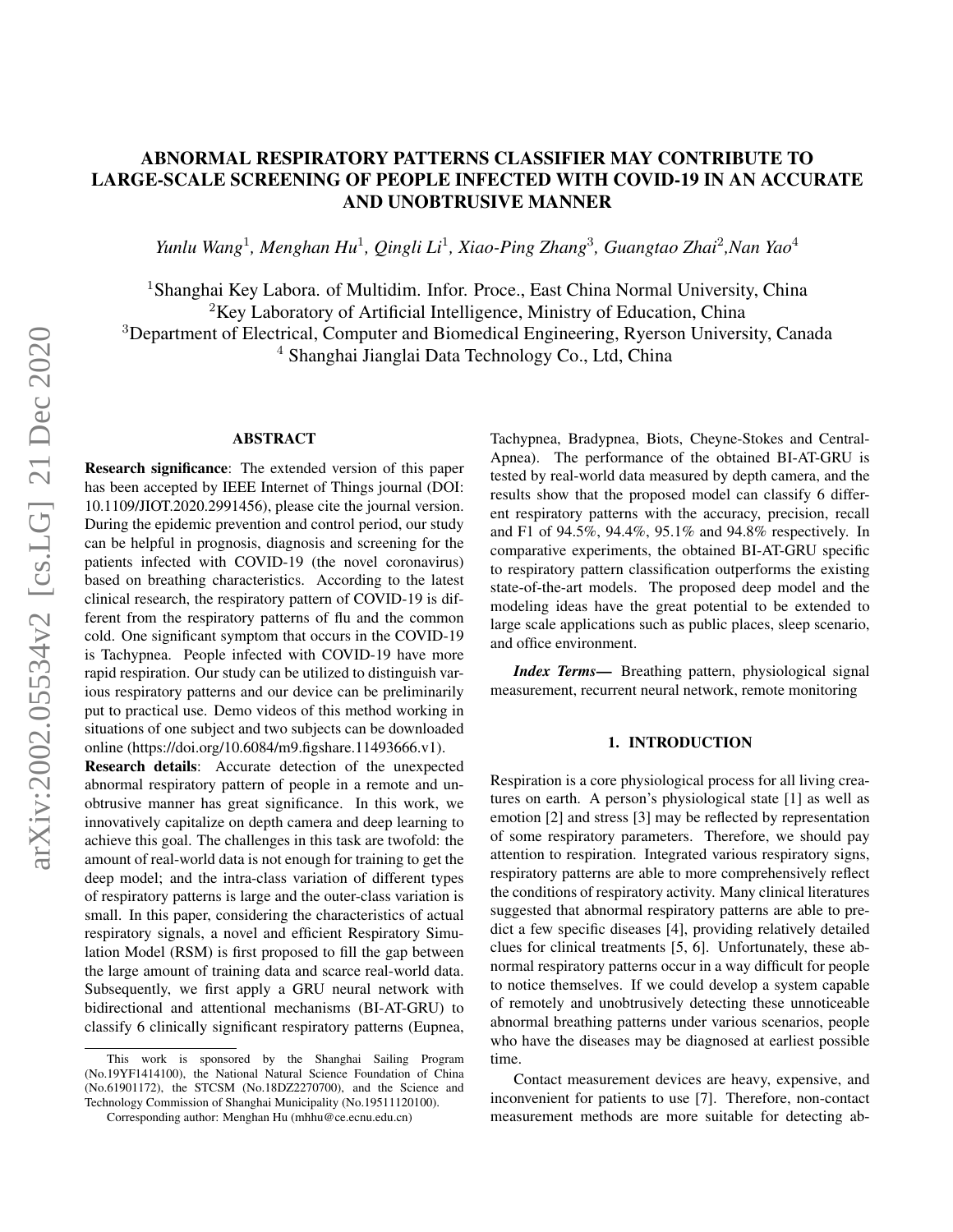normal respiratory patterns. Doppler radar, thermal imaging technology and camera based on motion detection are usually used for recording respiratory signals. The continual use of radar has the potential risk of the explosion to released radiation [\[8\]](#page-4-7). Thermal imaging cameras are susceptible to ambient heat [\[9,](#page-4-8) [10\]](#page-4-9). The method based on motion detection is able to solve the above problems, because its measurement is based on the variation in displacement instead of the changes in pixel intensity. Depth camera is a good method based on motion detection which has been widely utilized in the acquisition and analysis of respiratory signals [\[11,](#page-4-10) [12\]](#page-4-11). Nonetheless, most relevant work focused on improving the accuracy of extracting respiratory signals and restraining the noise in movement [\[13\]](#page-4-12). Some paid attention to the detection of abnormal respiratory patterns, but did not classify them specifically [\[14\]](#page-4-13). Thus, the available clinical clues were limited.

Deep learning has been extensively used in many fields. In terms of respiratory pattern detection, Cho et al. capitalized on the convolutional neural networks (CNN) to achieve the identification of deep breathing [\[15\]](#page-4-14). Kim et al. used 1D CNN to classify the respiratory signals estimated by radars into four categories [\[16\]](#page-4-15). Therefore, the classification of respiratory signals extracted by the non-contact measurement system with the aid of deep learning is a study worth trying and of much significance. In the above study, all the data sets required for model construction were obtained, though, by assessing the respiratory activities of the test subjects. This approach for capturing different types of respiratory patterns yields a limited set of data. Were there no large amount of training data to support, the neural network might not be able to give full play to its advantages. Furthermore, researchers often present studies that the classification models generally adopt the general network architecture in the field of deep learning without specific designs for respiratory pattern classification. At the same time, the network is not optimized according to the characteristics of the collected data.

In this paper, we pioneer an AT-BI-GRU deep neural network for classifying abnormal respiratory patterns. To fill the gap between the large amount of training data and scarce realworld data, we first propose Respiratory Simulation Model (RSM) to generate abundant reliable data. The obtained classifier validated by 605 real-world data measured by depth camera can be used to achieve the remote and unobtrusive measurement of respiratory patterns.

# 2. MODELLING PROCEDURE

The proposed respiratory pattern classification model consists of four parts: 1) develop respiratory simulation model for generating simulated data; 2) acquire real-world data using depth camera; 3) establish and validate BI-AT-GRU model; and 4) conduct the comparative experiments.

#### 2.1. Respiratory patterns

Respiratory patterns can be divided into normal breathing (Eupnea) and abnormal breathing such as Bradypnea, Tachypnea, Biots, Cheyne-Stokes and Central-Apnea. Standard waveforms are available at the website [\(https://doi.org/](https://doi.org/10.6084/m9.figshare.9981236.v2) [10.6084/m9.figshare.9981236.v2\)](https://doi.org/10.6084/m9.figshare.9981236.v2).

#### 2.2. Respiratory Simulation Model (RSM)

Respiration is a cyclic process of inhalation and exhalation, which are reflected in the rise and fall of the waveform. Thus, respiratory signals measured by non-contact method can be approximated by sine wave. Actual measured respiratory signals, especially those measured by non-contact method, are prone to deviation due to environmental changes, leading to fluctuations in respiratory depth and frequency within a certain range. Affected by body movements in measurements, signals also tend to have longitudinal and oblique deviation. Considering the possible deviation mentioned above, the actual measured respiratory signals can be defined by the following equation:

$$
y_{i \in \omega} = a_i \sin(b_i x) + c_i + d_i x \tag{1}
$$

where  $\omega$  is a constant time window, indicating the cycle of examining a respiratory pattern;  $i$  is a variable time, which is used to represent changes of signals belonging to the same respiratory pattern; the point dividing each period of  $i$  can be called a 'breakpoint';  $a_i$  is respiratory depth;  $b_i$  is respiratory rate;  $c_i$  and  $d_i$  are longitudinal deviation degree and oblique deviation degree of respiratory signal, respectively. Gaussian white noise is added to the simulated respiratory signal to make it closer to the real-world measured respiratory signal.

By changing values of  $a_i$ ,  $b_i$ ,  $c_i$  and  $d_i$  in equation (1), different features in the process of respiration can be simulated, such as speed, depth and time of apnea. A specific partial waveform can be generated by randomizing the parameters of each waveform in a pre-set range. We combine every partial waveform through breakpoints then specific respiratory patterns can be obtained. The random range of parameters is set for the 6 respiratory patterns by reference to standard waveforms and real-world waveforms, and it can be acquired in our released RSM [code](https://doi.org/10.6084/m9.figshare.9978833.v1) [\(https://doi.org/10.6084/](https://doi.org/10.6084/m9.figshare.9978833.v1) [m9.figshare.9978833.v1\)](https://doi.org/10.6084/m9.figshare.9978833.v1). To illustrate the process of generating data, we select an abnormal respiratory pattern to demonstrate [\(https://doi.org/10.6084/m9.figshare.9981311.v1\)](https://doi.org/10.6084/m9.figshare.9981311.v1).

## 2.3. Measuring respiratory signal by depth camera

The depth camera is used to conduct non-contact respiratory signal measurement to obtain real-world data. Our measurement process includes obtaining depth images via the depth camera, selecting region of interest (ROI) and processing depth data.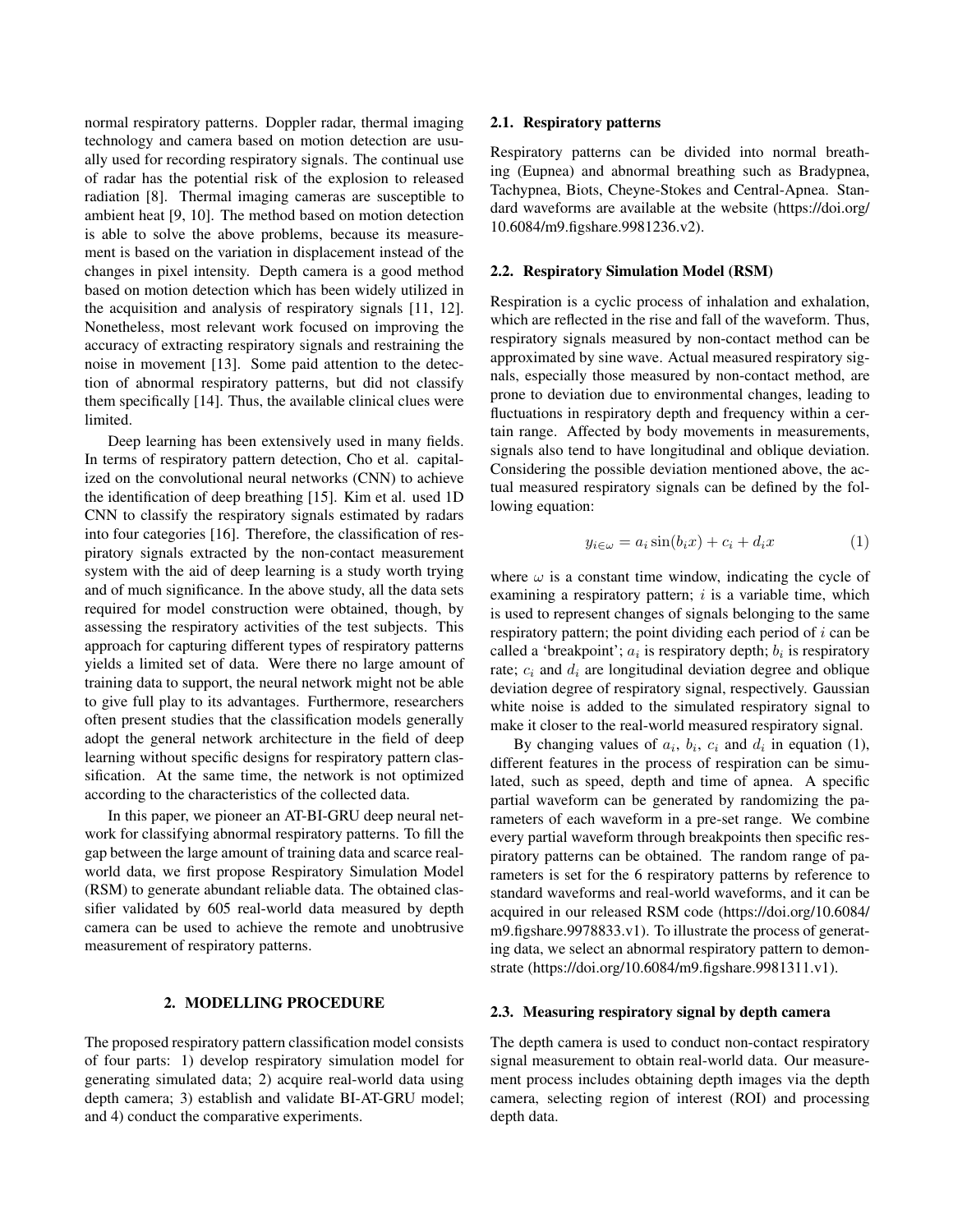A Kinect v2 depth camera was used to record depth images of subjects when they breathed. A total of 20 participants were asked to sit in a chair and learn to imitate 6 respiratory patterns. Spirometer of a sleep monitor (GY-6620, HeNan HuaNan Medical Science and Technology Co., LTD.) was used to check their respiratory situations to make sure they had learned the pattern. If real-world respiratory data is inconsistent with these obtained by the gold standard method, we excluded them for subsequently modeling. Subjects were at 1-4m from the depth camera, and were asked to breathe in a specific respiratory pattern for one minute at a time. The recording frame number of Kinect v2 was set as 10 fps.

In depth images, we selected three ROIs, namely chest, abdomen and shoulder. These ROIs not only solve the problem that a single ROI may not work for some people, but also increase the amount of data obtained by one measurement. We calculated the average value of depth data in certain ROI of each frame to extract respiratory signals. Subsequently, all frames of raw data were smoothed by a moving average filter with a data span of 5 to eliminate sudden changes of waveform. Finally, min-max normalization was carried out on respiratory signals. Fig. [1](#page-2-0) shows actual measured Central-Apnea waveforms of one subject specific to three ROIs.



<span id="page-2-0"></span>Fig. 1. Actual measured Central-Apnea waveforms of one subject specific to three ROIs.

#### 2.4. BI-AT-GRU for respiratory patterns classification

According to characteristics of our task, we first apply BI-AT-GRU to classify respiratory patterns. BI-AT-GRU was trained by simulation data generated by RSM and was tested by realworld data measured by depth camera.

Both simulated respiratory data and real-world respiratory data can be regarded as time series data, a kind of sequential data. Recurrent Neural Network (RNN) is a neural network model, and is very suitable for sequential data modeling [\[17\]](#page-4-16). Long-Short Term Memory (LSTM) is an important variant network of RNN, and can solve the problem of long training time of RNN and long-term memory loss in long sequences

[\[18\]](#page-5-0). Gated Recurrent Unit (GRU) [\[19\]](#page-5-1) is a simplified variant of LSTM.

We utilized an improved GRU viz. BI-AT-GRU for respiratory pattern classification by adding bidirectional and attentional mechanisms to GRU network. The network architecture is shown in Fig. [2](#page-3-0). The whole network is divided into input layer, BI-GRU layer, attention layer and output layer. The input layer is used to input simulated data (training stage) or depth data (testing stage) at each point of respiratory waveform.

By observing and studying different respiratory pattern waveforms measured by depth camera, we found two particular characteristics: 1) when judging respiratory patterns, compared with left to right observation of respiratory waveform, observation in reverse chronological order (right to left observation) can acquire more information; and 2) there are key "turning points" in some combined respiratory patterns such as Central-Apnea which consists of normal breathing and apnea. Those turning points can provide reliable evidence for judging respiratory patterns. Based on these two findings, we added bidirection and attention into GRU, respectively corresponding to BI-GRU layer and attention layer in BI-AT-GRU.

Bidirection: Bidirectional RNN (BI-RNN) was proposed by Bahdanau et al. [\[20\]](#page-5-2) and used in text translation. Inspired by this work, we added a bidirectional mechanism to GRU to obtain forward sequence information  $\overrightarrow{h_t}$  from beginning to to obtain forward sequence information  $\overrightarrow{h_t}$  from beginning to end of breathing process and backward sequence information  $\overline{h_t}$  from end to beginning. This can be expressed by following equations:

$$
\overrightarrow{h_t} = \overrightarrow{GRU}(x_t), \qquad t \in [1, T]
$$
 (2)

$$
\overleftarrow{h_t} = \overleftarrow{GRU}(x_t), \qquad t \in [T, 1] \tag{3}
$$

$$
h_t = [\overrightarrow{h_t}, \overleftarrow{h_t}]
$$
\n(4)

where  $x_t$  is input simulated data generated by RSM (in training stage) or input depth data (in testing stage) at time  $t$ ;  $T$ represents the period of a respiratory pattern.

Attention: Attention RNN has been widely applied in document classification [\[21\]](#page-5-3), speech recognition [\[22\]](#page-5-4) and relation classification [\[23\]](#page-5-5). In above studies, the attention mechanism is used to express the importance of words in sentences or sentences in documents. In our task—classification of respiratory patterns, each point in the respiratory waveform is of different importance when determining certain respiratory pattern. Therefore, we add attentional mechanism into GRU, which can be expressed by following equations:

$$
u_t = \tanh\left(W_a h_t + b_a\right) \tag{5}
$$

$$
\alpha_t = softmax(V_a u_t) \tag{6}
$$

$$
S = \sum_{t} \alpha_t h_t \tag{7}
$$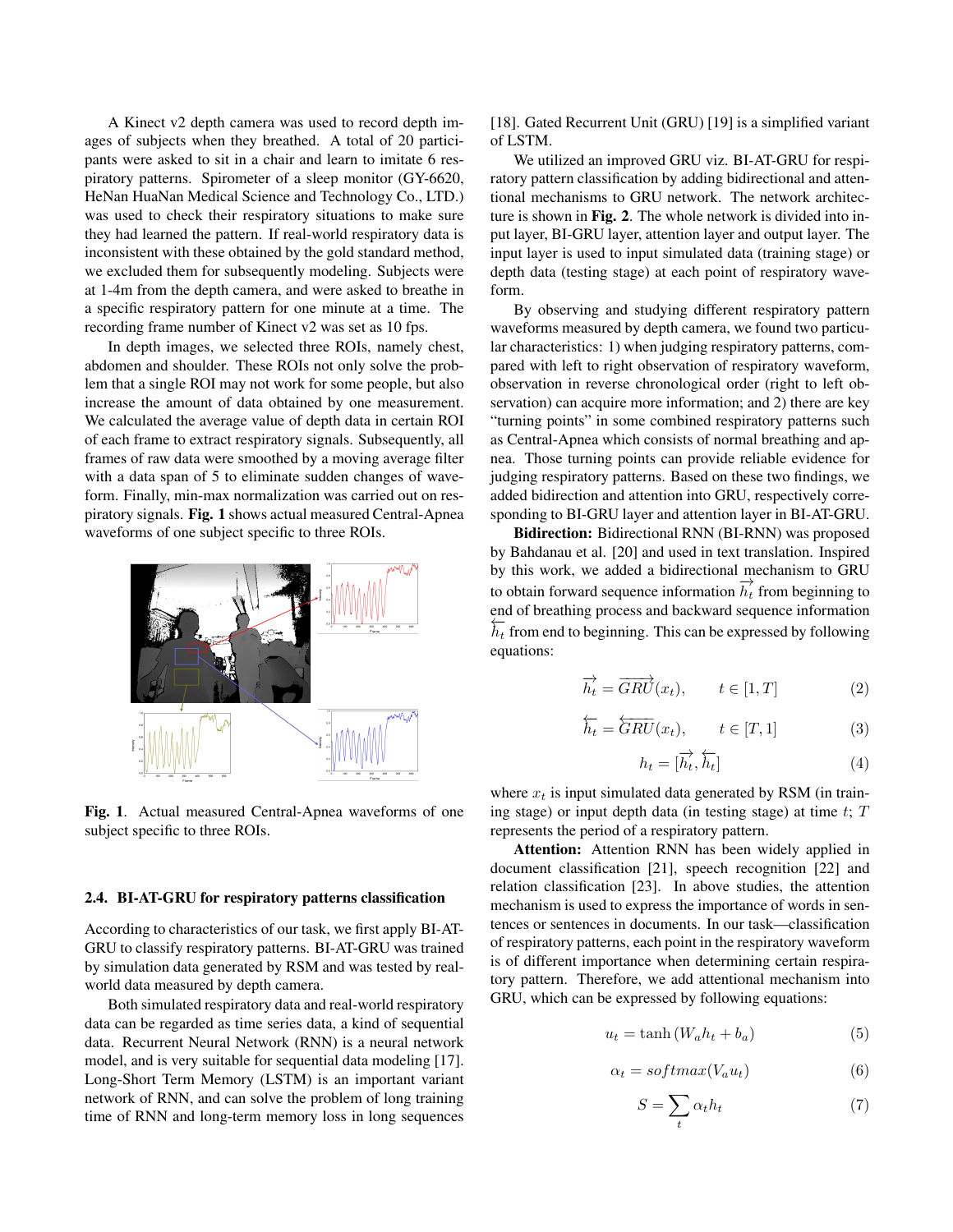

<span id="page-3-0"></span>Fig. 2. BI-AT-GRU for respiratory pattern classification.

where  $h_t$  is the state at time t, which contains bidirectional information extracted from the waveform;  $W_a$  and  $b_a$  are the parameters obtained by training phase. First, a tanh function is used to obtain the hidden representation  $u_t$ . Then normalized importance weight  $\alpha_t$  is obtained through a softmax function.  $V_a$  is also a parameter obtained by training processing and it can be understood as the importance of one specific point to the certain respiration pattern. Finally, the sum of product of  $\alpha_t$  and  $h_t$  at each point is calculated to obtain the output of the attention layer, which is denoted as S. S here is high-level representation of certain waveform for classification. Output layer uses the output  $S$  of the attention layer to classify respiratory patterns. In training stage, we encoded the label in one-hot format and cross-entropy was adopted as loss function.

#### 3. EXPERIMENT AND RESULTS

### 3.1. Experimental settings

The size of training set was 120,000 including 6 respiratory patterns. Each pattern had 20,000 samples randomly generated by the proposed RSM. Hidden layers, attention hidden layers and batch size were 128, 16, 128, respectively. To get real-world data of 6 respiratory patterns, we measured the respiratory signal of 20 subjects (12 female and 8 male). Subjects were instructed to imitate every respiratory patterns for one minute.

#### 3.2. Experimental results

The trained BI-AT-GRU model was tested by real-world data measured by the depth camera and the test set size was 605. Among them, there were 108 groups of Eupnea, Bradypnea and Tachypnea; 97 groups of Cheyne-stokes and Central-Apnea and 87 groups of Biots. Some wrong real-world

respiration patterns were eliminated.

We trained BI-AT-GRU, BI-AT-LSTM, GRU and LSTM with the same training set with sample size of 120,000. The performance of these models was verified by the same test set (605 samples). Results demonstrated in Table [1](#page-3-1). It can be seen from Table [1](#page-3-1): 1) four metrics of BI-AT-GRU are higher than other models, and models with bidirectional and attentional mechanisms perform better than their basic networks; 2) GRU based networks perform slightly better than LSTM based in our task; and 3) the classification accuracy of all networks maintain a high level, proving the feasibility of training the network with RSM data.

<span id="page-3-1"></span>

| <b>Table 1.</b> Test results on real-world data. |          |           |          |          |
|--------------------------------------------------|----------|-----------|----------|----------|
| Model                                            | Accuracy | Precision | Recall   | F1       |
| <b>BI-AT-GRU</b>                                 | $94.5\%$ | $94.4\%$  | $95.1\%$ | $94.8\%$ |
| <b>BI-AT-LSTM</b>                                | $90.1\%$ | $90.1\%$  | 91.9%    | 91.0%    |
| <b>GRU</b>                                       | 89.6%    | 89.2%     | $91.1\%$ | $90.1\%$ |
| <b>LSTM</b>                                      | 88.1%    | 87.8%     | 91.3%    | 89.5%    |

In the confusion matrix of each model (Fig.  $3$ ), we can see that the classification error mainly came from prediction of Cheyne-Stokes to be Central-Apnea. The possible reason is that these patterns are only different in breathing depth, which reflected in amplitude of the waveform. While in normalization processing, amplitude of respiratory signal is sensitive to the time window. In addition, the movement of subject's body can lead to mutations of amplitude, thus increasing the error rate. It can be seen that BI-AT-GRU has the lowest error rate, which is an important reason why it performs best. Moreover, performances of BI-AT-GRU and BI-AT-LSTM are better than their basic networks, indicating the contribution of these two mechanisms.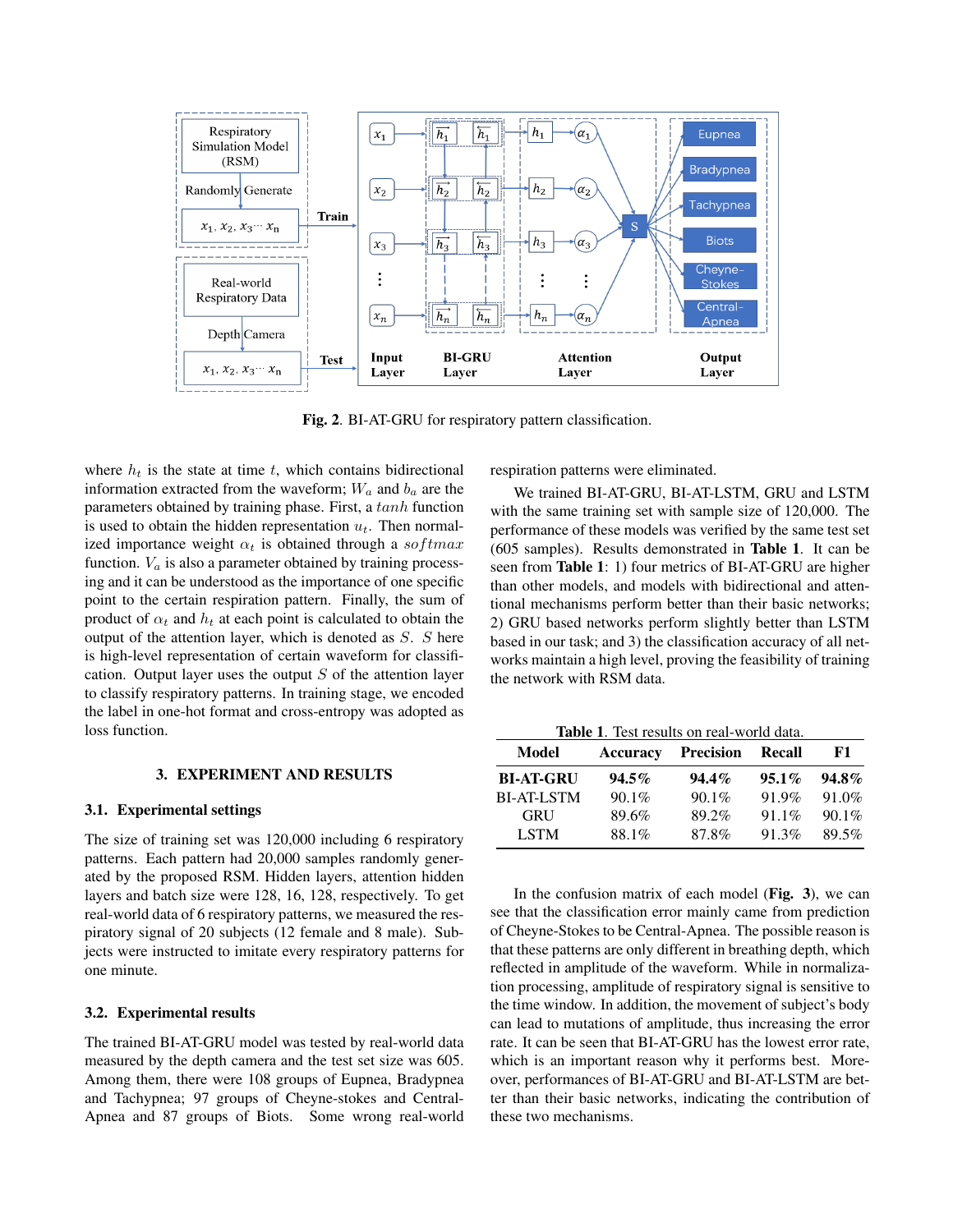

<span id="page-4-17"></span>Fig. 3. Confusion matrix of 4 models. X axis and Y axis are the number of real labels and predicted labels respectively. From left to right or from top to bottom is: Eupnea, Bradypnea, Tachypnea, Biots, Cheyne-Stokes and Central-Apnea.

# 4. CONCLUSION

In this paper, we first apply BI-AT-GRU for classifying respiratory patterns. Because of the scarcity of real-world data, we propose a novel Respiratory Simulation Model to generate abundant training data. In validation experiments, the obtained BI-AT-GRU specific to respiratory pattern classification yields the excellent performance, and outperforms the existing state-of-the-art models. The obtained classifier has the great potential to be extended to large scale applications.

#### 5. REFERENCES

- <span id="page-4-0"></span>[1] Mark JD Griffiths, Danny Francis McAuley, Gavin D Perkins, Nicholas Barrett, Bronagh Blackwood, Andrew Boyle, Nigel Chee, Bronwen Connolly, Paul Dark, Simon Finney, et al., "Guidelines on the management of acute respiratory distress syndrome," *BMJ Open Respiratory Research*, vol. 6, no. 1, pp. e000420, 2019.
- <span id="page-4-1"></span>[2] Rabab A Hameed, Mohannad K Sabir, Mohammed A Fadhel, Omran Al-Shamma, and Laith Alzubaidi, "Human emotion classification based on respiration signal," in *Proceedings of the International Conference on Information and Communication Technology*. ACM, 2019, pp. 239–245.
- <span id="page-4-2"></span>[3] Valentina Perciavalle, Marta Blandini, Paola Fecarotta, Andrea Buscemi, Donatella Di Corrado, Luana Bertolo, Fulvia Fichera, and Marinella Coco, "The role of deep breathing on stress," *Neurological Sciences*, vol. 38, no. 3, pp. 451–458, 2017.
- <span id="page-4-3"></span>[4] Steven J Holfinger, Melanie M Lyons, Jesse W Mindel, Peter A Cistulli, Kate Sutherland, Ning-Hung Chen, Nigel McArdle, Thorarinn Gislason, Thomas Penzel, Fang Han, et al., "0459 diagnostic performance of symptomless obstructive sleep apnea prediction tools in clinical and community-based samples," *Sleep*, vol. 42, no. Supplement<sub>-1</sub>, pp. A184-A185, 2019.
- <span id="page-4-4"></span>[5] Richard Boulding, Rebecca Stacey, Rob Niven, and Stephen J Fowler, "Dysfunctional breathing: a review of the literature

and proposal for classification," *European Respiratory Review*, vol. 25, no. 141, pp. 287–294, 2016.

- <span id="page-4-5"></span>[6] Takashi Koyama, Masanori Kobayashi, Tomohide Ichikawa, Tadamasa Wakabayashi, and Hidetoshi Abe, "An application of pacemaker respiratory monitoring system for the prediction of heart failure," *Respiratory medicine case reports*, vol. 26, pp. 273–275, 2019.
- <span id="page-4-6"></span>[7] Farah Q AL-Khalidi, Reza Saatchi, Derek Burke, H Elphick, and Stephen Tan, "Respiration rate monitoring methods: A review," *Pediatric pulmonology*, vol. 46, no. 6, pp. 523–529, 2011.
- <span id="page-4-7"></span>[8] Jure Kranjec, Samo Beguš, Janko Drnovšek, and Gregor Geršak, "Novel methods for noncontact heart rate measurement: A feasibility study," *IEEE transactions on instrumentation and measurement*, vol. 63, no. 4, pp. 838–847, 2013.
- <span id="page-4-8"></span>[9] Ali Al-Naji, Kim Gibson, Sang-Heon Lee, and Javaan Chahl, "Monitoring of cardiorespiratory signal: Principles of remote measurements and review of methods," *IEEE Access*, vol. 5, pp. 15776–15790, 2017.
- <span id="page-4-9"></span>[10] Menghan Hu, Guangtao Zhai, Duo Li, Yezhao Fan, Huiyu Duan, Wenhan Zhu, and Xiaokang Yang, "Combination of near-infrared and thermal imaging techniques for the remote and simultaneous measurements of breathing and heart rates under sleep situation," *PloS one*, vol. 13, no. 1, pp. e0190466, 2018.
- <span id="page-4-10"></span>[11] Vahid Soleimani, Majid Mirmehdi, Dima Damen, James Dodd, Sion Hannuna, Charles Sharp, Massimo Camplani, and Jason Viner, "Remote, depth-based lung function assessment," *IEEE Transactions on Biomedical Engineering*, vol. 64, no. 8, pp. 1943–1958, 2016.
- <span id="page-4-11"></span>[12] Myungsoo Bae, Sangmin Lee, and Namkug Kim, "Development of a robust and cost-effective 3d respiratory motion monitoring system using the kinect device: Accuracy comparison with the conventional stereovision navigation system," *Computer methods and programs in biomedicine*, vol. 160, pp. 25– 32, 2018.
- <span id="page-4-12"></span>[13] Floris Ernst and Philipp Saß, "Respiratory motion tracking using microsoft's kinect v2 camera," *Current Directions in Biomedical Engineering*, vol. 1, no. 1, pp. 192–195, 2015.
- <span id="page-4-13"></span>[14] Ali Al-Naji, Kim Gibson, Sang-Heon Lee, and Javaan Chahl, "Real time apnoea monitoring of children using the microsoft kinect sensor: a pilot study," *Sensors*, vol. 17, no. 2, pp. 286, 2017.
- <span id="page-4-14"></span>[15] Youngjun Cho, Nadia Bianchi-Berthouze, and Simon J Julier, "Deepbreath: Deep learning of breathing patterns for automatic stress recognition using low-cost thermal imaging in unconstrained settings," in *2017 Seventh International Conference on Affective Computing and Intelligent Interaction (ACII)*. IEEE, 2017, pp. 456–463.
- <span id="page-4-15"></span>[16] Seong-Hoon Kim and Gi-Tae Han, "1d cnn based human respiration pattern recognition using ultra wideband radar," in *2019 International Conference on Artificial Intelligence in Information and Communication (ICAIIC)*. IEEE, 2019, pp. 411–414.
- <span id="page-4-16"></span>[17] Jeffrey L Elman, "Finding structure in time," *Cognitive science*, vol. 14, no. 2, pp. 179–211, 1990.